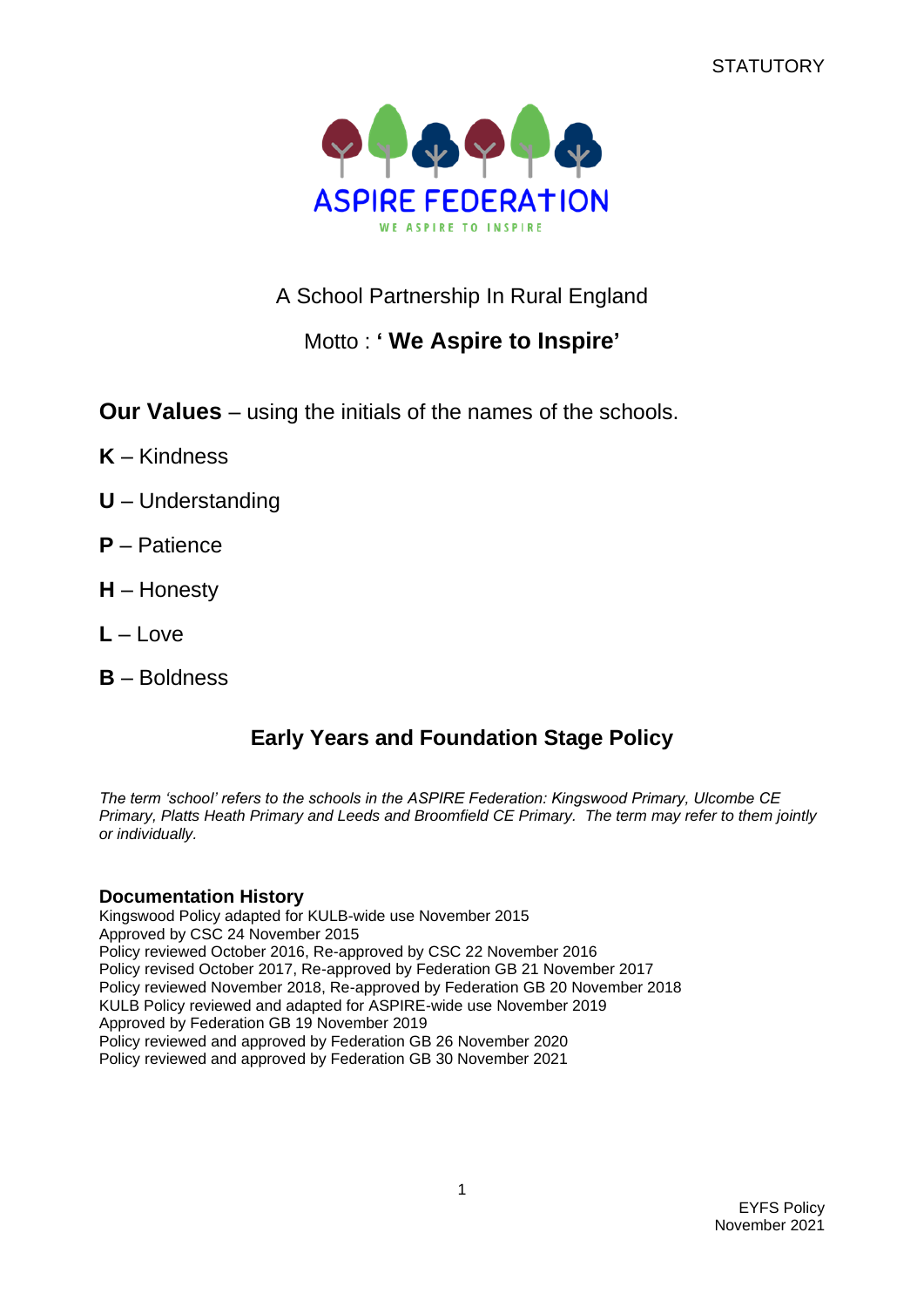At our two Church of England schools this policy will be delivered through strong links made to our Christian values:

### **Leeds and Broomfield Church of England Primary School**

*"As many hands build a house, so many hearts make a school."*

*(Matthew Ch 7 24-27)*

#### **RESPECT RESILIENCE EMPATHY CURIOSITY HONESTY**

At Leeds and Broomfield we build strong foundations for the children, staff and all stakeholders to learn, flourish and fill their hearts with God's love. Everyone is important valued and needed to make Leeds and Broomfield grow. We give a quality all round education which develops the whole child; If the rain came we would not fall down. Our school Christian Values support the development of the children and all within the school and local community. In the spirit of our vision and values all pupils are included, valued and respected. We support the pupils in talking about their feelings and giving them strategies in order to cope and survive in life today.

#### **Ulcombe Church of England Primary School**

"*Unity and diversity in the body – one body, many members."*

*(Corinthians Ch 12 12-27)*

#### **HOPE RESPECT ENDURANCE TRUST**

At Ulcombe Church of England Primary School endurance plays an important role in both our social learning and cultural ethos, where children aspire to be the best they can be. Diversity is the key to our curriculum and opportunities to progress and succeed both academically and as individuals are provided – many members working in unity with respect for each other. Hope is at the heart of our school community and is explicitly shown by both children and adults in our school, regardless of where the path of life leads them. Through God's love and trust each individual learns the skills important for them but also adds value to the community as a whole.

We are Ulcombe Church of England Primary School and each one of us is a part of it!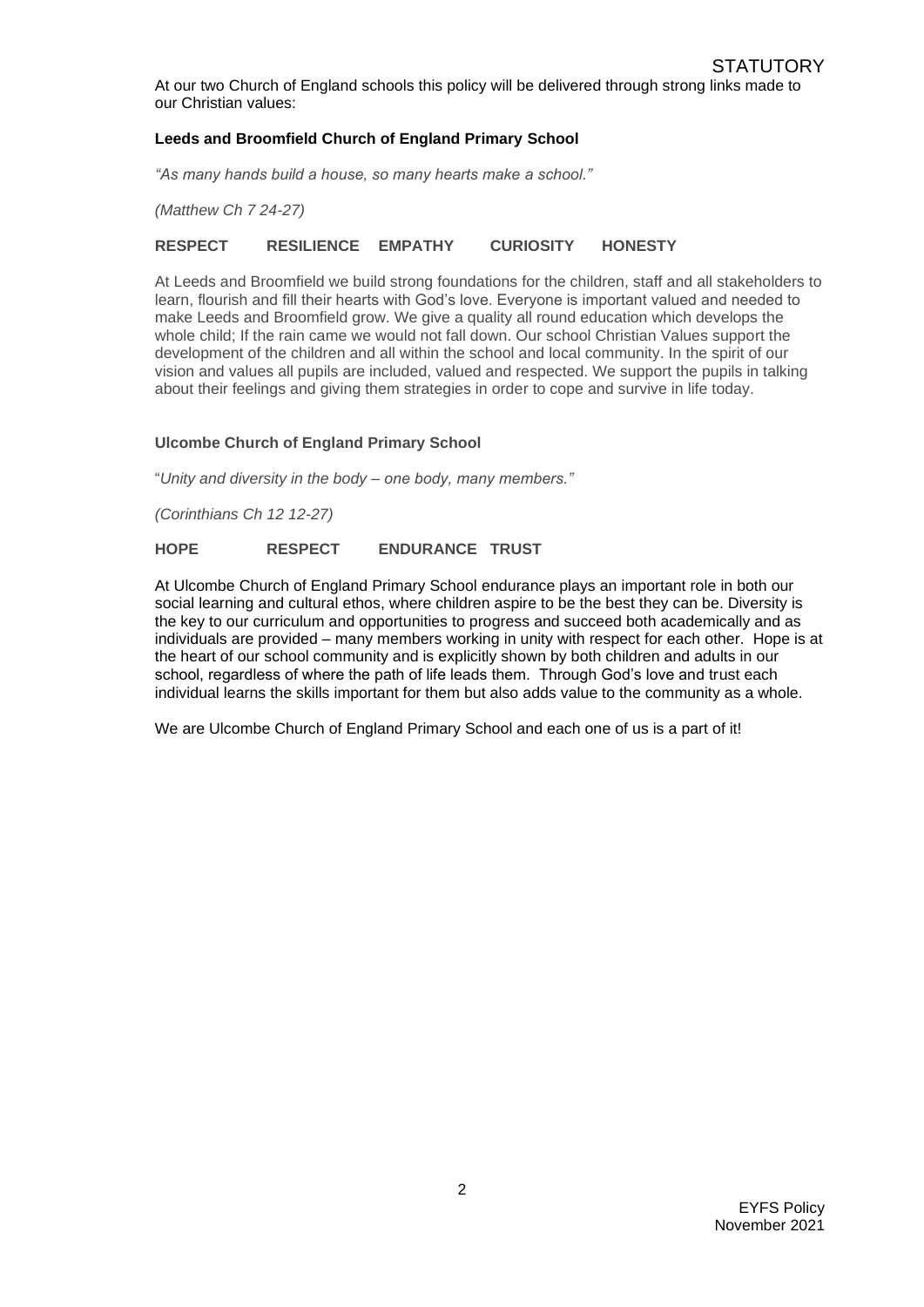# **Early Years and Foundation Stage Policy**

## **Contents**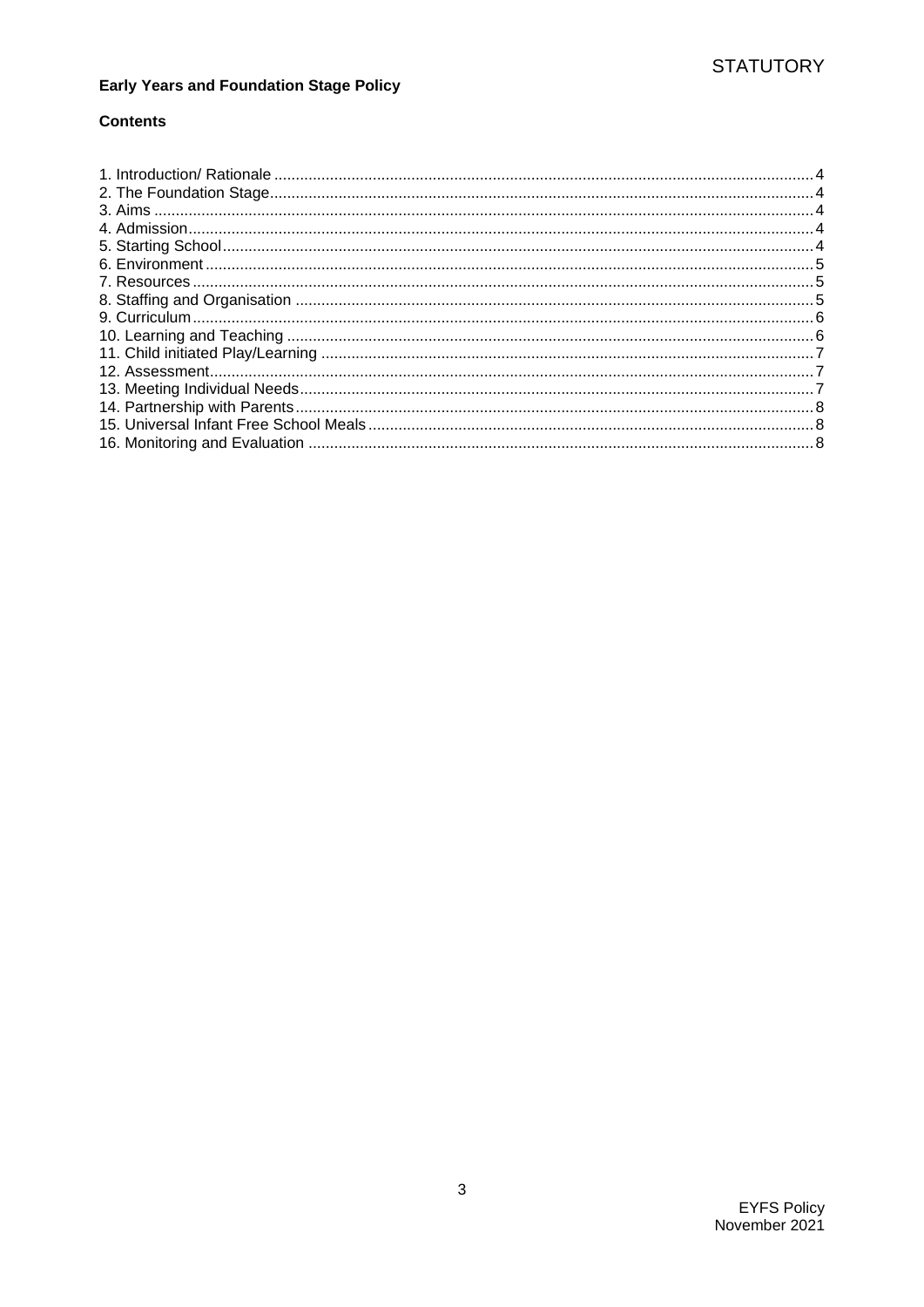#### <span id="page-3-0"></span>**1. Introduction/ Rationale**

The Foundation Stage gives every child a firm foundation for successful learning including motivation, positive dispositions and an open approach to lifelong learning.

#### <span id="page-3-1"></span>**2. The Foundation Stage**

'Every child deserves the best possible start in life and the support that enables them to fulfil their potential. Children develop quickly in the early years and a child's experiences between birth and age five have a major impact on their future life chances. A secure, safe and happy childhood is important. Good parenting and high quality early learning together provide the foundation children need to make the most of their abilities and talents as they grow up.

The Early Years Foundation Stage (EYFS) sets the standards to ensure that children learn and develop well and are kept healthy and safe. It promotes teaching and learning to ensure children's 'school readiness' and gives children the broad range of knowledge and skills that provide the right foundation for good future progress through school and life.'

Quote from 'The Early adopter Foundation Stage Statutory Framework' July 2020

#### <span id="page-3-2"></span>**3. Aims**

At ASPIRE Primary Schools we aim to:

- Foster positive attitudes to learning including confidence, curiosity, responsibility and independence.
- Promote an inclusive ethos and approach to learning for all our children to ensure that none are excluded or disadvantaged.
- Provide children with a well planned curriculum which fosters enthusiasm for learning and is challenging and progressive within a stimulating environment.
- Develop Children's knowledge, understanding and skills in all areas of learning through first hand experience.
- Provide equal opportunities for children to make choices and become independent in their learning in a variety of safe and stimulating environments both indoors and outdoors.
- Establish and maintain a close partnership with parents/carers, families and pre-school providers in our community.
- Use focussed observations with carefully planned next steps to ensure that pupils make progress towards the ELG assessed against at the end of the academic year.

#### <span id="page-3-3"></span>**4. Admission**

Our school admission arrangements are set out by Kent County Council. Within the ASPIRE federation we offer one intake in the September each year, following the child's fourth birthday.

Arrangements for children settling into our school are flexible, so that children are given enough time to feel secure in their new environment. Parental involvement is valued and welcomed with plenty of opportunities for co-operation and collaboration. The class teacher meets with parents for an informal chat in the first few weeks of the term to discuss things that they like or dislike, or any problems that may have arisen. Where we have links with local pre-schools children are invited to join Year R activities, for example, Harvest, Christmas, or reception class assemblies. The Class teacher also visits Pre-Schools to meet and interact with the Pre-school children and teachers in their familiar setting.

#### <span id="page-3-4"></span>**5. Starting School**

Parents and their children are welcome to make an appointment with the Headteacher, prior to admission to look around the school. The school holds open mornings where parents and children are welcome to visit the school and see the children learning. There are opportunities to meet with the Class Teacher and for children to spend time in their new class, either with or without their parents (for example during story time sessions). Children also have the opportunity to spend two mornings at school during Term 6 to familiarise themselves with their classroom, prior to commencing school in September. During term 6, parents of children starting school in September are invited to school to a welcome to school meeting for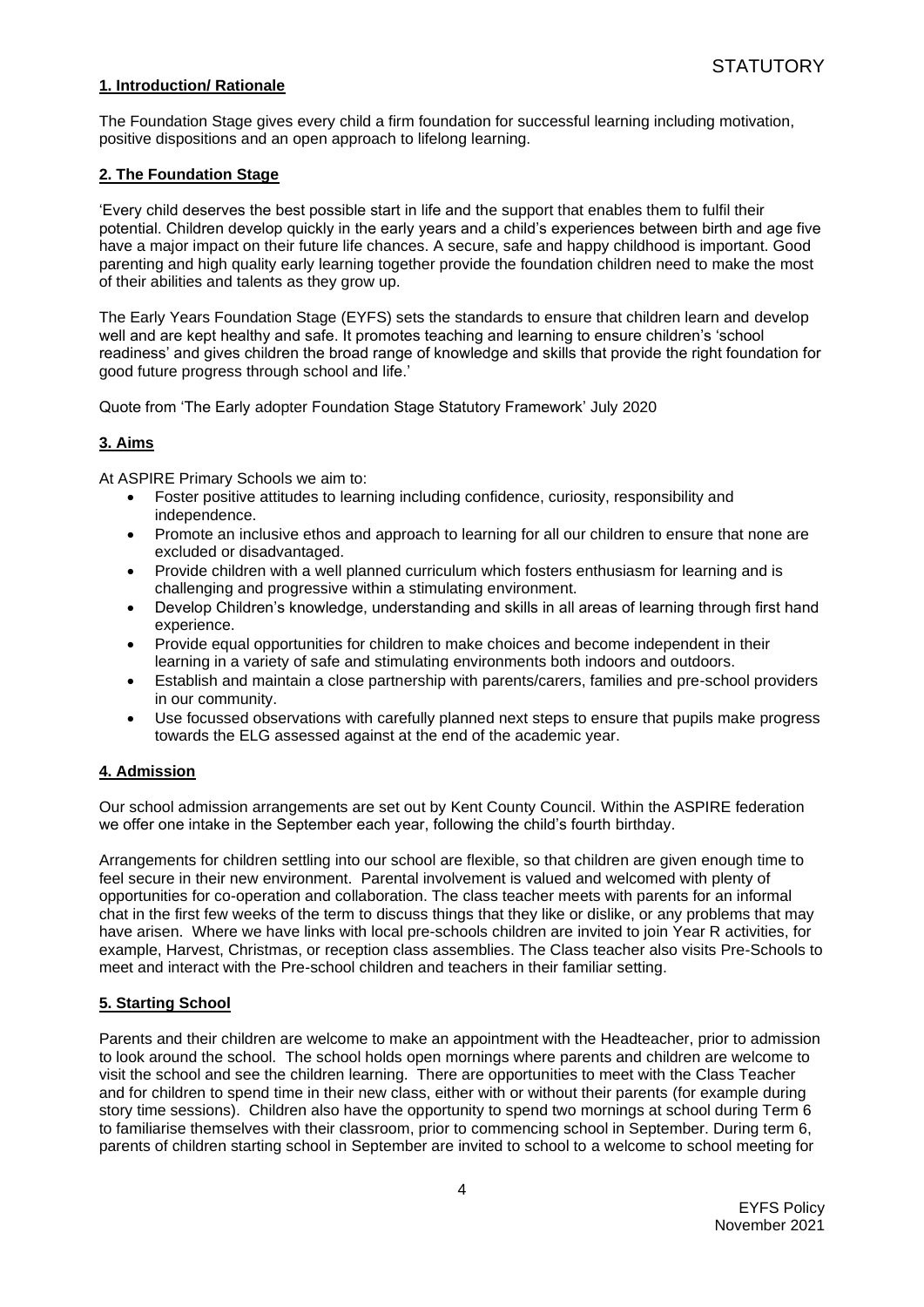new parents to meet the Head teacher and Class Teacher to discuss school life, routines, learning and teaching, and assessments, including the Foundation Stage Profile.

### <span id="page-4-0"></span>**6. Environment**

All reception year classrooms have a dedicated outdoor area for learning the early year's curriculum. The areas have canopy coverings which enables the children to make the most of the outside learning environment throughout the year. Sheds provide storage place for all the outside equipment. Classes are bright, attractive and stimulating spaces, providing different learning areas to match those in the EYFS. The environment is ever changing in line with the children's next steps and interests.

## <span id="page-4-1"></span>**7. Resources**

Across ASPIRE, we review our resources annually to ensure that they are:-

- Suitable to meet the needs of the children
- In a safe and clean condition for use
- Appropriate for the Early years curriculum

Our resources include the following:-

- A good range of quality books housed and displayed in an attractive, comfortable area
- Sand and water with a variety of equipment
- Mathematical and scientific equipment
- Materials for imaginative play including some equipment for different role play areas
- A variety of papers and tools/implements to make marks and write
- A variety of creative media such as paint, clay, wood and junk materials
- Small and large construction equipment
- Computers, digital cameras and ipad which are to be used in accordance with safe guarding procedures,
- Roamer, programmable toys such as the Bee Bot and Lazy daisy, mini metal detectors
- Cooking equipment
- Growing and living things
- Artefacts and interesting objects to handle
- A variety of outdoor play equipment, such as bikes and a climbing frame.

#### <span id="page-4-2"></span>**8. Staffing and Organisation**

Teachers with an Early Years qualification and experience, teach our Reception children. In addition, the class has qualified support assistants. We also welcome parental help in the classroom and on trips and visits which are planned regularly.

We believe strongly in the importance of keeping our practice up to date. We therefore ensure that all our staff working in the Foundation Stage attends courses and training on a regular basis as part of our school Professional Development Programme.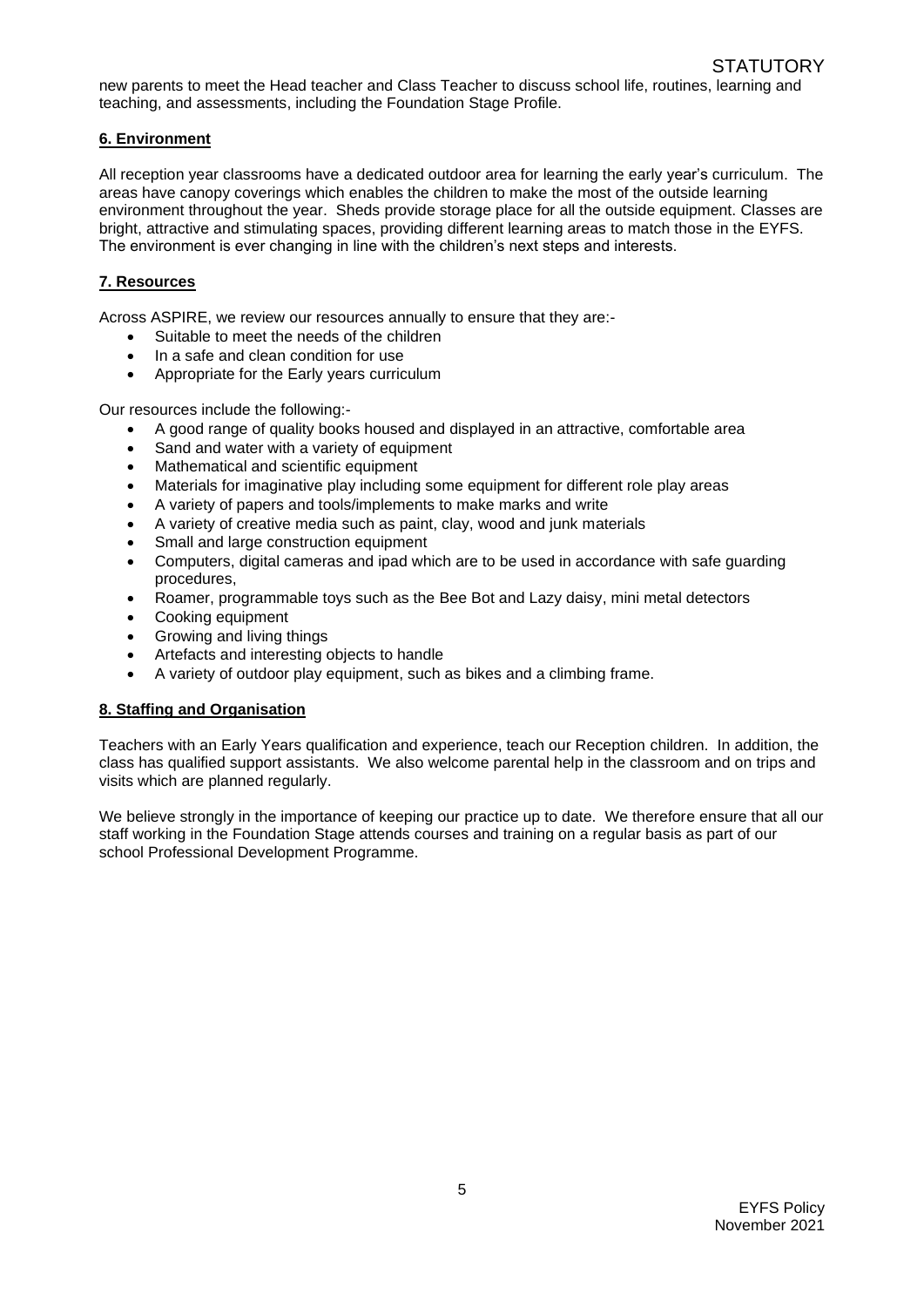## <span id="page-5-0"></span>**9. Curriculum**

There are four key principles which shape our practice. These are:

- 1. Every child is a **unique child** who is constantly learning, and can be resilient, capable, confident and self-assured.
- 2. **Positive Relationships** children learn to be strong and independent
- 3. **Enabling Environments** environment reflects the children's interest and needs
- 4. **Learning and development** Children learn at different rates. Pupils should be given opportunities to make progress linked to where they are and working in partnerships with the adults to reach their next steps.

The Foundation stage curriculum is organised into Prime Areas and Specific Areas of learning:

| <b>Prime Areas</b>                         | <b>Aspect</b>                          |
|--------------------------------------------|----------------------------------------|
| Personal, Social and Emotional Development | Self-regulation                        |
|                                            | Managing Self                          |
|                                            | <b>Building Relationships</b>          |
|                                            | Gross Motor                            |
| Physical development                       | Fine Motor                             |
|                                            | Listening, Attention and Understanding |
| Communication and Language                 | Speaking                               |
| <b>Specific Areas</b>                      | <b>Aspect</b>                          |
| Literacy                                   | Comprehension                          |
|                                            | Writing                                |
|                                            | Word reading                           |
|                                            | <b>Number</b>                          |
| <b>Mathematics</b>                         | <b>Numerical Patterns</b>              |
| Understanding of the world                 | Past and present                       |
|                                            | People, Culture and communities        |
|                                            | The natural world                      |
| <b>Expressive Arts and Design</b>          | Creative with materials                |
|                                            | Being imaginative and expressive       |

Within the areas of learning, the early learning goals Which summarise the knowledge, skills and understanding that all young children should have gained by the end of the Reception year. All areas of learning are important and inter-connected.

The areas of learning form the framework for our planning, we know that children's learning is not divided into distinct areas. Often, one experience helps a child to develop a range of new skills and concepts across several areas of learning, and our planning reflects this.

We encourage parents to become actively involved in their children's learning by sharing curriculum information with them, and giving them plenty of opportunities to share information, experiences, thoughts, concerns and resources. This will be through the use of Tapestry.

#### <span id="page-5-1"></span>**10. Learning and Teaching**

We believe that our children learn best by being actively involved in activities, through first hand experiences and their senses. We therefore provide a range of activities which are interesting, enjoyable, challenging and fun! Through these, we encourage our children to explore experiment, question, investigate, discover, create, practice and consolidate their developing understanding, knowledge and skills.

We firmly believe that if a child is excited and motivated by learning, especially in the early days at our school, then we are already helping that child to become a lifelong learner. We also provide time for children to make choices and explore ideas and interests in depth. This means that our timescales are flexible when necessary.

Our Year R children attend our whole school assemblies, and contribute weekly at sharing assembly to show work they may have done during week. Children in Year R have playtimes with the whole school,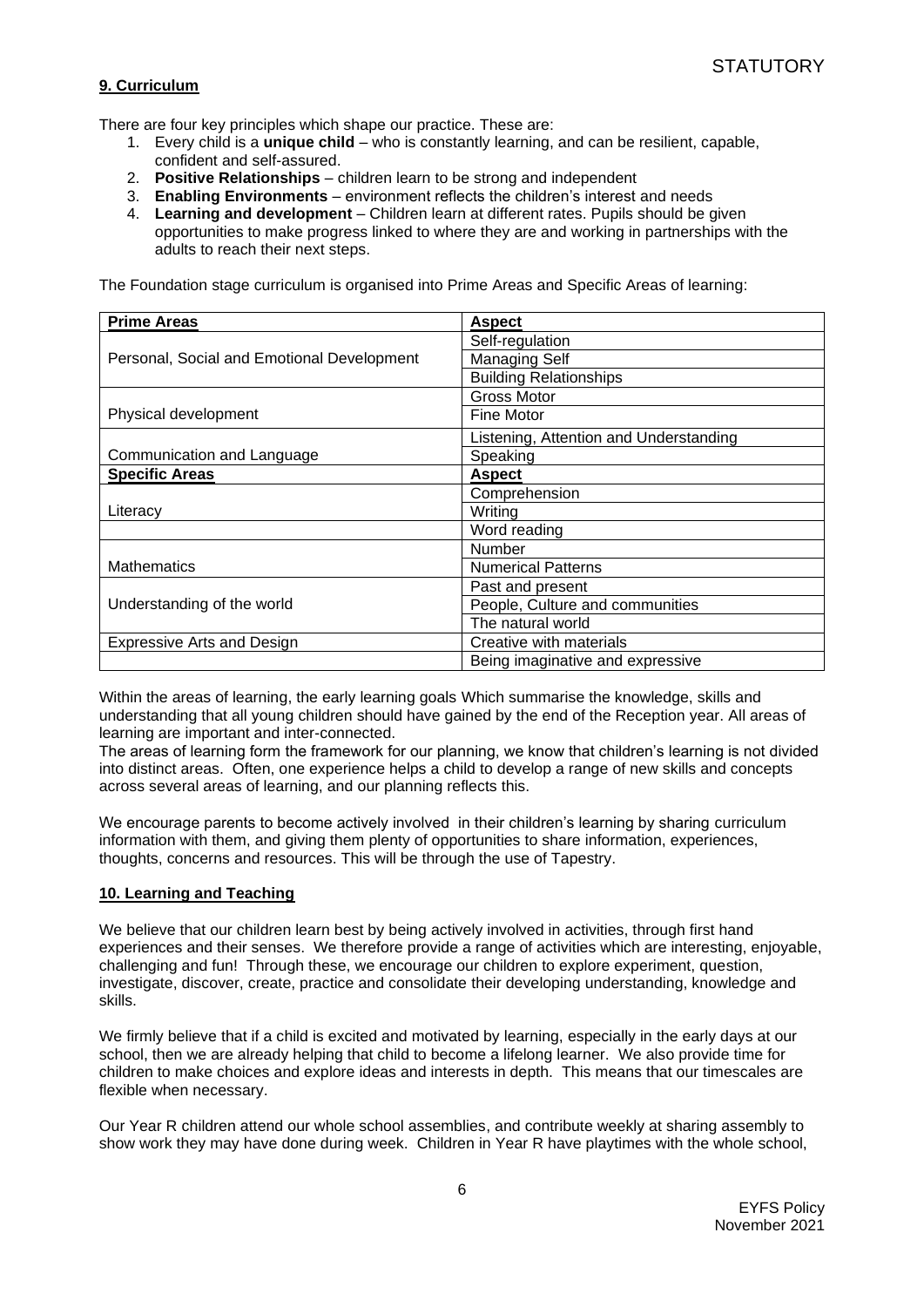encouraging integration and friendships throughout the school. At snack time, during the morning break, Year R children are entitled to free fruit, and milk is available upon arrangement.

#### <span id="page-6-0"></span>**11. Child initiated Play/Learning**

'Play is essential for children's development, building their confidence as they learn to explore, relate to others, set their own goals and solve problems. Children learn by leading their own play, and by taking part in play that is guided by adults.' (Early years framework July 2020)

We therefore ensure that children have plenty of opportunities to play/learn in a secure environment with effective support from caring adults. We use the Classroom and outdoor area, to enable children to access both planned, structured play/learning activities and self-initiated, spontaneous play/learning activities.

#### <span id="page-6-1"></span>**12. Assessment**

Assessment plays an important part in helping parents, carers and practitioners to recognise children's progress, understand their needs, and to plan activities and support. On-going assessment (also known as formative assessment) is an integral part of the learning and development process. It involves practitioners observing children to understand their level of achievement, interests and learning styles, and to then shape learning experiences for each child reflecting those observations. In their interactions with children, practitioners should respond to their own day-to-day observations about children's progress and observations that parents and carers share.

Assessment should not entail prolonged breaks from interaction with children, nor require excessive paperwork. Paperwork should be limited to that which is absolutely necessary to promote children's successful learning and development. Parents and/or carers should be kept up-to-date with their child's progress and development. Practitioners should address any learning and development needs in partnership with parents and/or carers, and any relevant professionals. As of October 2020 all Aspire schools now use Tapestry to log children's observations. Parents can also view this and add to their child's learning record. Within each classroom an environment poster should be visible with pupil's next steps. This will change regularly. Opportunities for the child to achieve their next step should be evident as to how this will be achieved within the environment. The next steps will then be logged on tapestry through the use of a #.

This information also will be reported to parents and the year 1 teacher along with a short commentary on characteristics of effective learning.

#### <span id="page-6-2"></span>**13. Meeting Individual Needs**

We provide a safe and supporting learning environment at our school where the contribution of all children is valued. We also employ a wide range of teaching strategies based on children's experiences, interests, skills and learning needs.

In planning and guiding children's activities, practitioners reflect on the different ways that children learn and reflect these in their practice. Three characteristics of effective teaching and learning are:

• **Playing and exploring** - children investigate and experience things, and 'have a go';

• **Active learning** - children concentrate and keep on trying if they encounter difficulties, and enjoy achievements; and

• **Creating and thinking critically** - children have and develop their own ideas, make links between ideas, and develop strategies for doing things.

<span id="page-6-3"></span>We select our resources, equipment and materials thoughtfully, choosing those which positively reflect diversity and are free from discrimination and stereotyping.